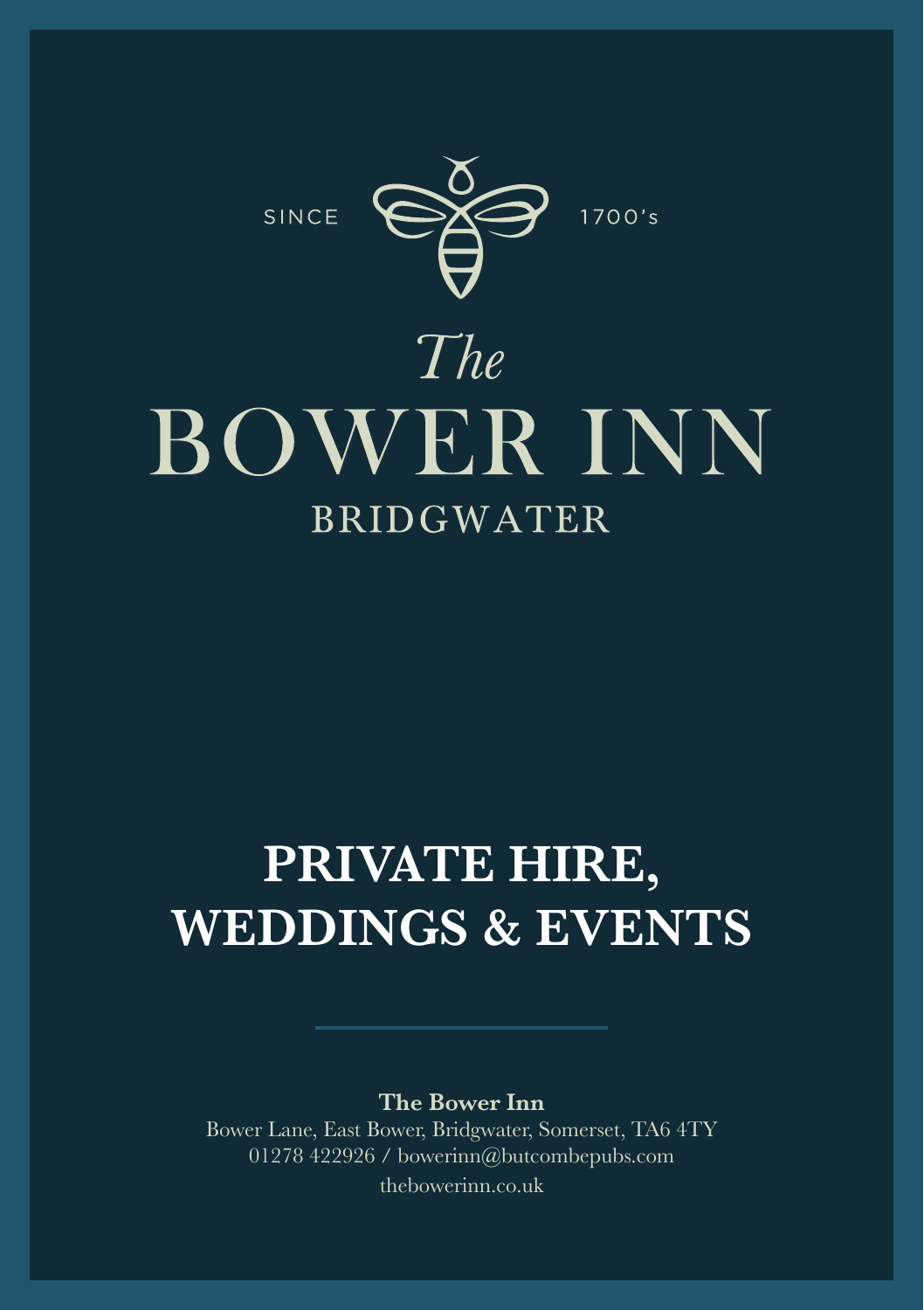#### **Welcome to The Bower, an 18th century inn nestled between the Somerset Levels and Quantock Hills, just outside Bridgwater. The perfect setting for your special day.**

We offer a range of versatile event spaces, with award-winning food and drink, 15 beautiful bedrooms, and a stunning beer garden. From weddings and birthday parties to private dining and business meetings, our experienced team are on hand to help plan your event every step of the way.

Packages and menus can be created bespoke to your needs, and we love bringing your ideas to life. Get in touch via phone or email to arrange a consultation and viewing, or just pop in and say hello.

#### **01278 422926 / bowerinn@butcombepubs.com**

#### **Season dates:**

Low season: September 30th - March 1st Mid season: March 2nd - May 1st High season: May 2nd - September 30th

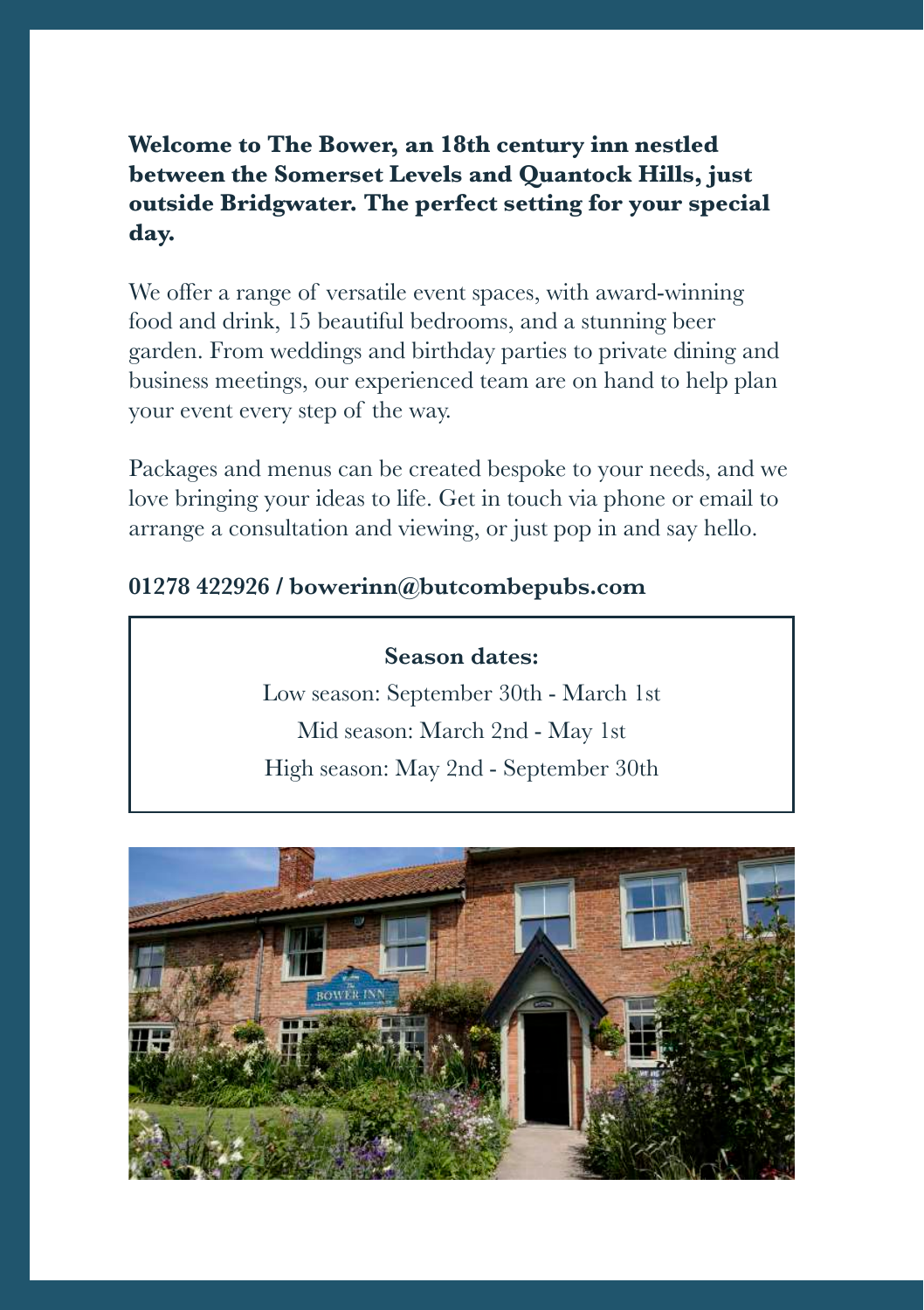## **THE GARDEN ROOM**

#### *35 guests seated / 50 guests standing*

The Garden Room is a spacious function room at the rear of The Bower, with plenty of natural light and its own bar.

The space also features direct courtyard access, toilets, and a variety of seating layouts - ideal for special occasions, business meetings, private dining and smaller events.

Music can be played via our in-house system, and we have a range of entertainment options available – just ask the team for more info.

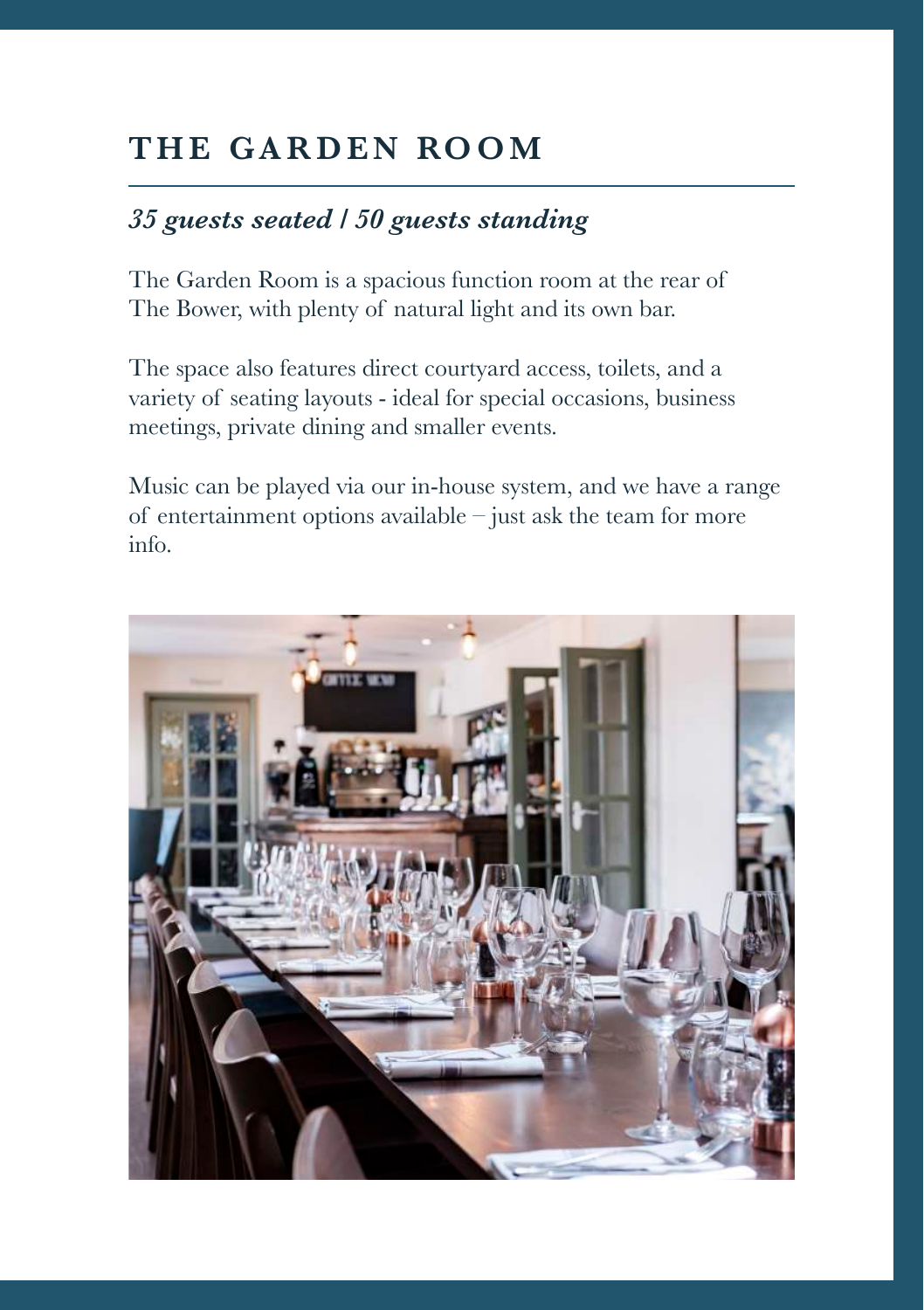## **THE COURTYARD MARQUEE**

#### *90 guests seated / 100 guests standing*

Located in our rear courtyard, the Marquee is the perfect space for weddings and larger celebrations, available with a variety of décor options, ambient lighting, candles, soft furnishings and dancefloor. Included in the hire is use of The Garden Room, private bar access and toilets.

We can also assist with booking entertainment options, such as DJs and live bands.



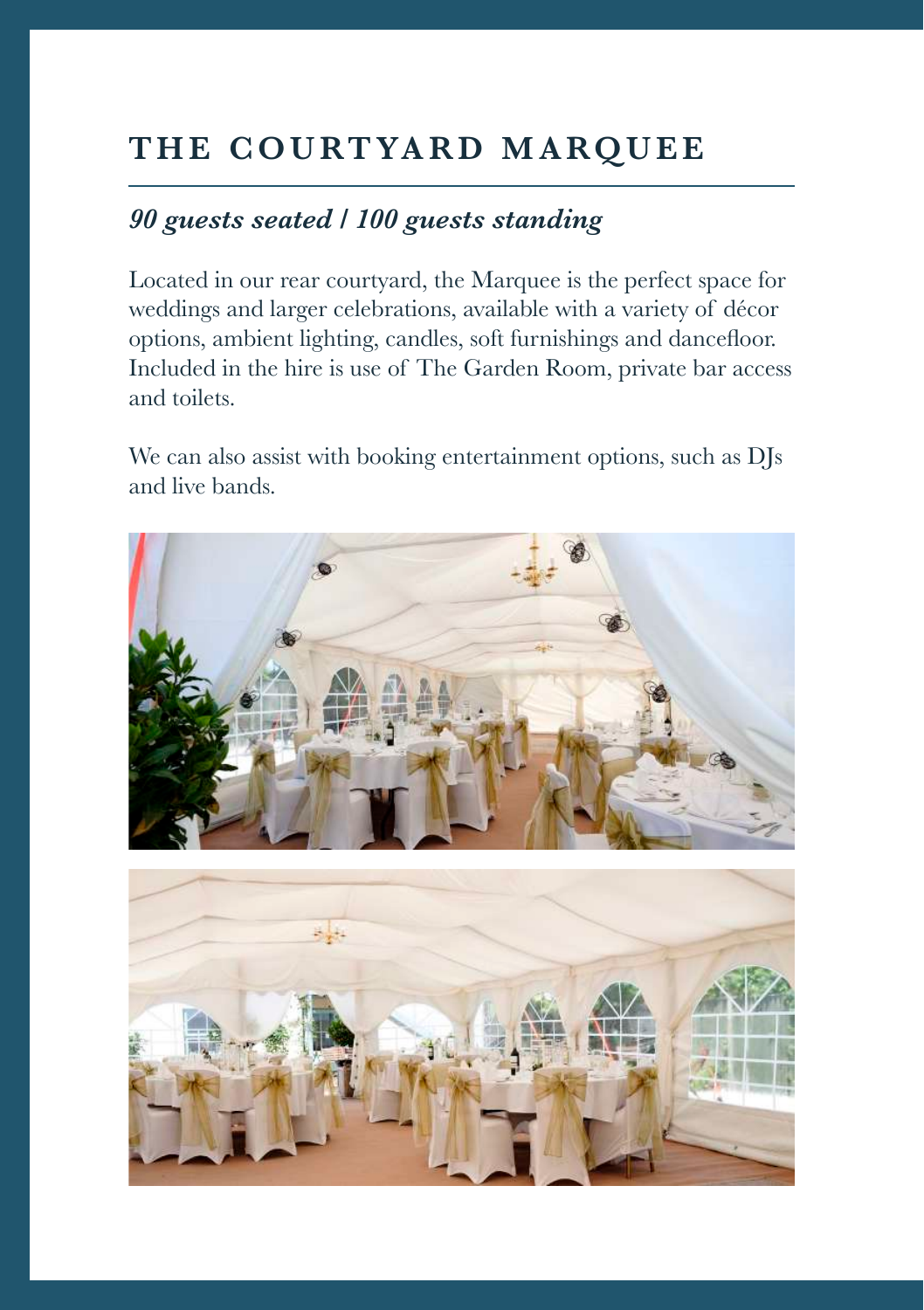## **FULL VENUE HIRE**

#### *90 guests seated for dinner / up to 150 guests for an evening event*

Enjoy a fully exclusive day and night at The Bower, with our full team at your disposal and all our event spaces and bedrooms included in the package.

- **Bespoke menus** our award-winning chefs will create menus tailored to your event and needs, using the finest locally sourced produce and seasonal ingredients.
- **• Bespoke drinks** from reception bubbles to specially crafted cocktails. We also offer the option of outdoor bars and branded pop-ups on request.
- **• Bespoke décor, entertainment and wedding planning** - chair covers and sashes, pin boards for seating plans, florists, DJ, live bands, photographer, transport, cakes, etc.
- **• 15 boutique bedrooms** for you and your guests to have the perfect night's sleep after the event.



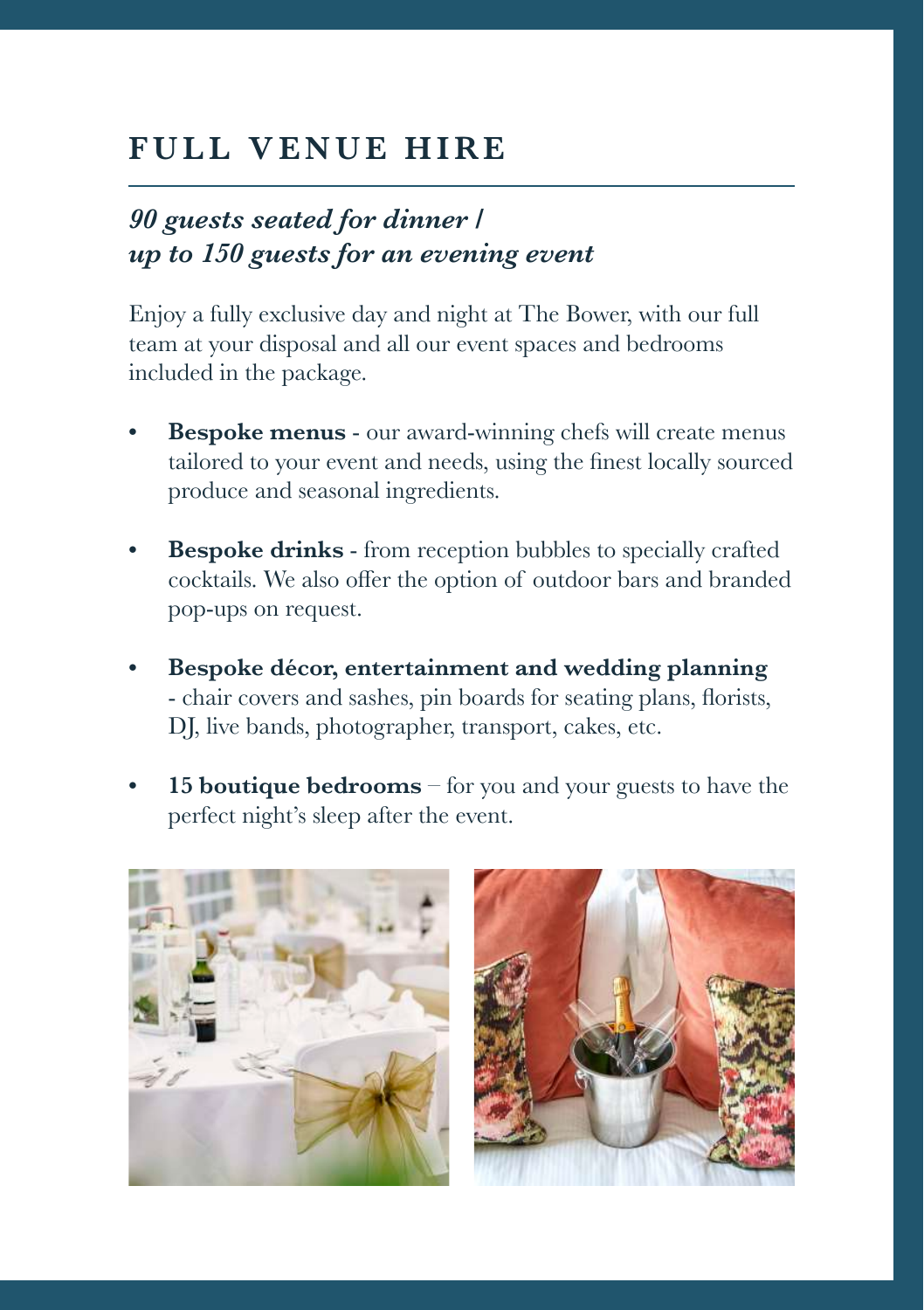## **FOOD & DRINK**

We're proud to be a Butcombe pub, winners of the Publican Award for 'Best Premium Food Offer' in 2022. This means a focus on stunning seasonal dishes and exciting takes on pub classics, sourced from local suppliers and producers.

Our chefs are on hand to create bespoke menus for your event, from sharing feasts and set menus, to wedding breakfasts and celebration cakes, and we're happy to cater for all dietary requirements.

Behind the bar we have an extensive selection of fine wines, cocktails, craft beer, local cider and premium spirits, to help make your occasion extra special.

Ask the team to view our sample food menus and drinks packages.

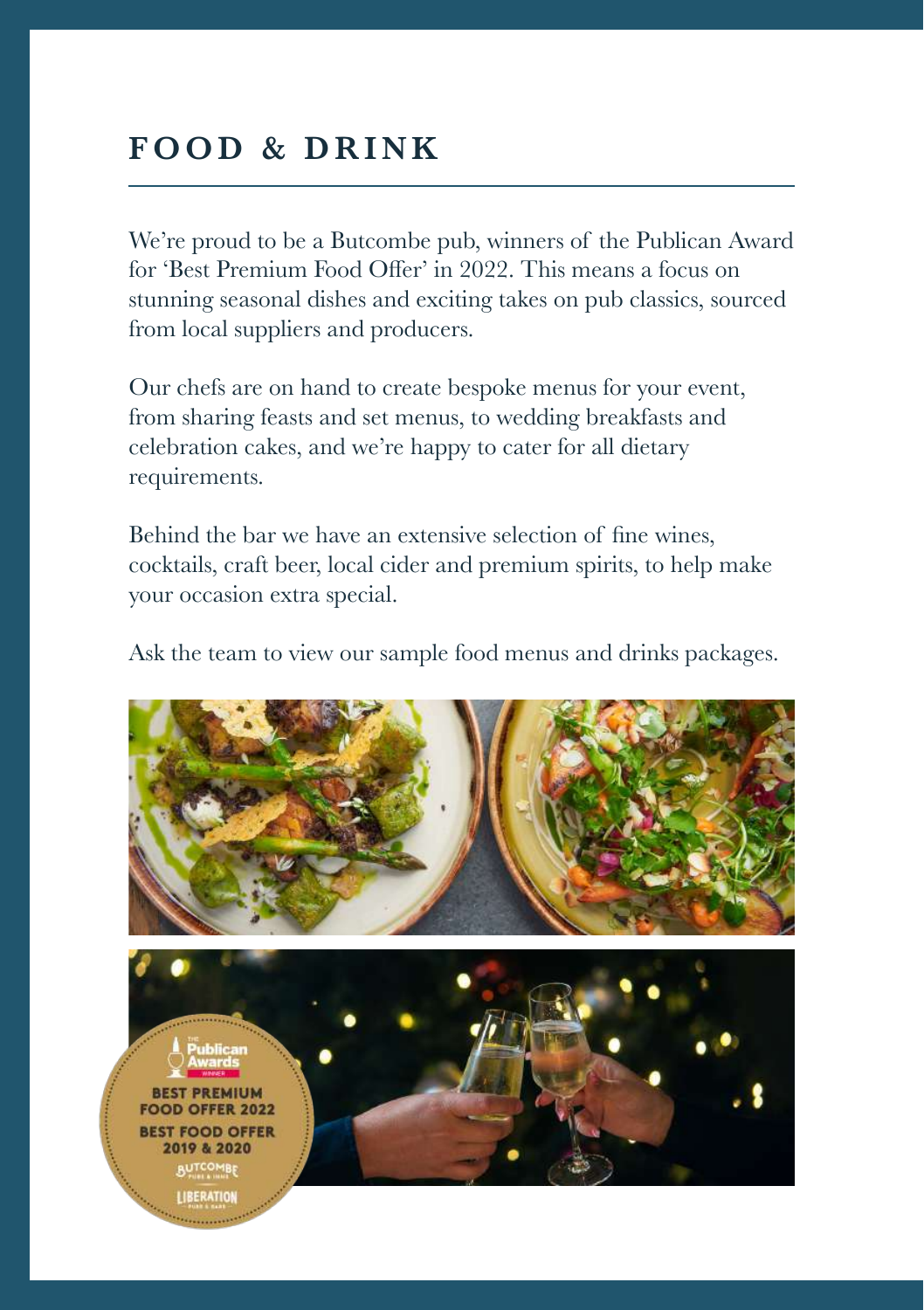## **B E D RO O M S**

We offer 15 beautiful ensuite boutique bedrooms at The Bower, with dog-friendly, accessible and family options available.

All bedrooms are available as part of wedding, event and private hire packages, and all rates include breakfast.

#### *Explore our rooms online:*  butcombe.com/the-bower-inn-somerset/rooms